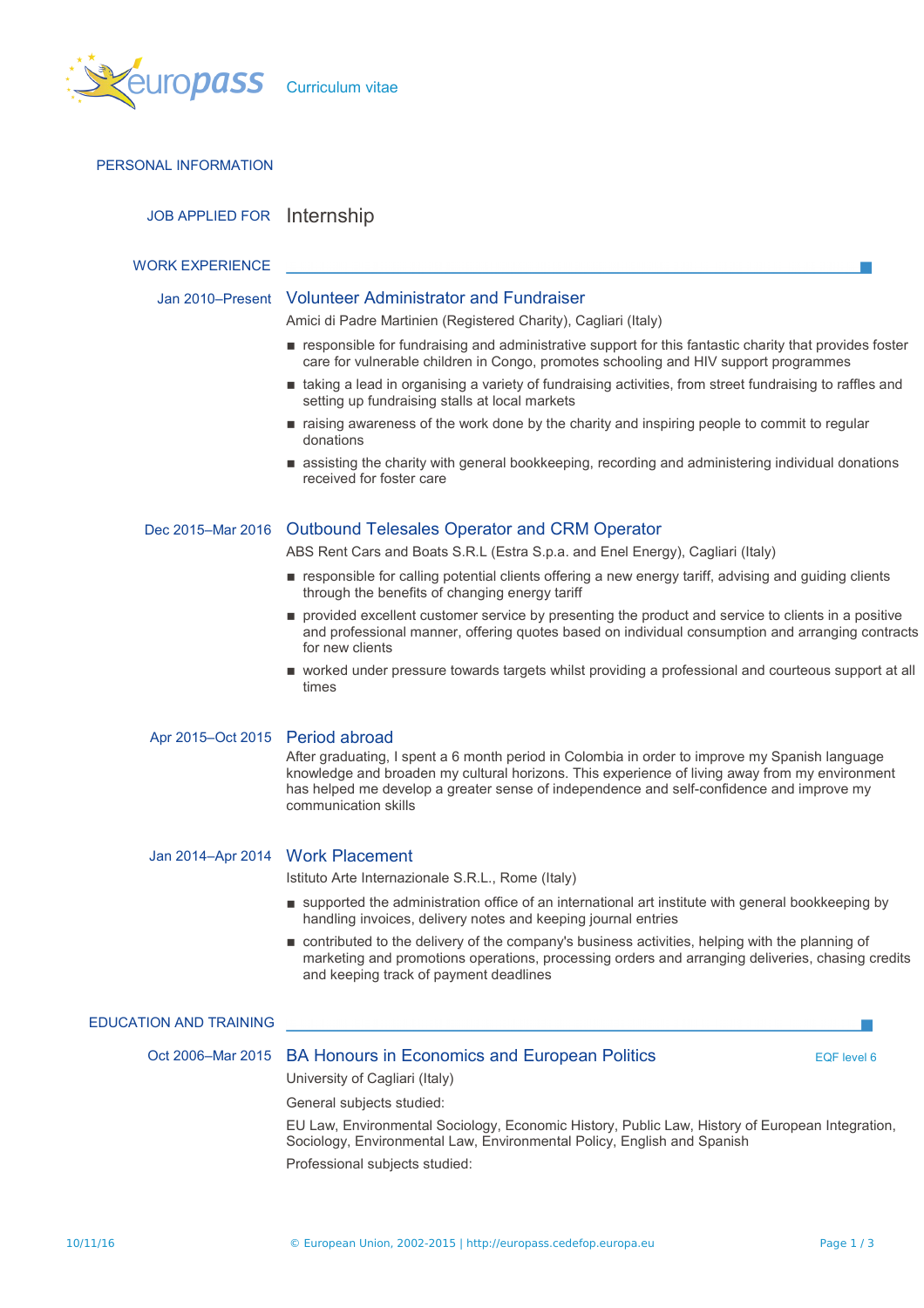

## Curriculum vitae

Political Economy (microeconomics and macroeconomics principles), Statistics, Mathematics for Economics, Econometrics, International Economics, Public Economics, European Political Economy, Applied Economics, Environmental Economics, Business Economics and IT

| <b>PERSONAL SKILLS</b>      |                                                                                                                                                           |                                   |                     |                   |                    |  |
|-----------------------------|-----------------------------------------------------------------------------------------------------------------------------------------------------------|-----------------------------------|---------------------|-------------------|--------------------|--|
| Mother tongue(s)            | Italian                                                                                                                                                   |                                   |                     |                   |                    |  |
| Other language(s)           | <b>UNDERSTANDING</b>                                                                                                                                      |                                   | <b>SPEAKING</b>     |                   | <b>WRITING</b>     |  |
|                             | Listening                                                                                                                                                 | Reading                           | Spoken interaction  | Spoken production |                    |  |
| Spanish                     | C <sub>2</sub>                                                                                                                                            | C <sub>1</sub>                    | C <sub>1</sub>      | C <sub>1</sub>    | C <sub>1</sub>     |  |
| English                     | A2                                                                                                                                                        | A2                                | A2                  | A2                | A <sub>2</sub>     |  |
|                             | Levels: A1 and A2: Basic user - B1 and B2: Independent user - C1 and C2: Proficient user<br>Common European Framework of Reference for Languages          |                                   |                     |                   |                    |  |
| <b>Communication skills</b> | ■ excellent customer service and problem solving skills gained during my work experience in<br>telesales and while on the work placement                  |                                   |                     |                   |                    |  |
|                             | good listening and advice skills, empathic and understanding attitude gained through working as a<br>volunteer                                            |                                   |                     |                   |                    |  |
|                             | ability to work on own initiative and within a team acquired through my volunteer work and studying<br>at university                                      |                                   |                     |                   |                    |  |
|                             | excellent awareness of cultural diversity and understanding of intercultural relationships enhanced<br>by my time at university and a period spent abroad |                                   |                     |                   |                    |  |
|                             | Organisational / managerial skills ■ good organisational skills with eye for details and accuracy developed through my bookkeping<br>experience           |                                   |                     |                   |                    |  |
|                             | ability to work under pressure, meet deadlines and prioritise the workload gained while studying at<br>university and working in telesales                |                                   |                     |                   |                    |  |
| Job-related skills          | Strong work ethic                                                                                                                                         |                                   |                     |                   |                    |  |
|                             | ■ Positive attitude and strong sense of committment                                                                                                       |                                   |                     |                   |                    |  |
|                             | Professional and friendly customer service                                                                                                                |                                   |                     |                   |                    |  |
|                             | Polite telephone manners                                                                                                                                  |                                   |                     |                   |                    |  |
| Digital competence          | SELF-ASSESSMENT                                                                                                                                           |                                   |                     |                   |                    |  |
|                             | Information<br>processing                                                                                                                                 | Communication                     | Content<br>creation | <b>Safety</b>     | Problem<br>solving |  |
|                             |                                                                                                                                                           | Independent user Independent user | Basic user          | Independent user  | Basic user         |  |
|                             | Digital competences - Self-assessment grid                                                                                                                |                                   |                     |                   |                    |  |

Driving licence B

## ADDITIONAL INFORMATION

Memberships Level 3 profile member of the "Youth Guarantee" scheme

 $\sim$